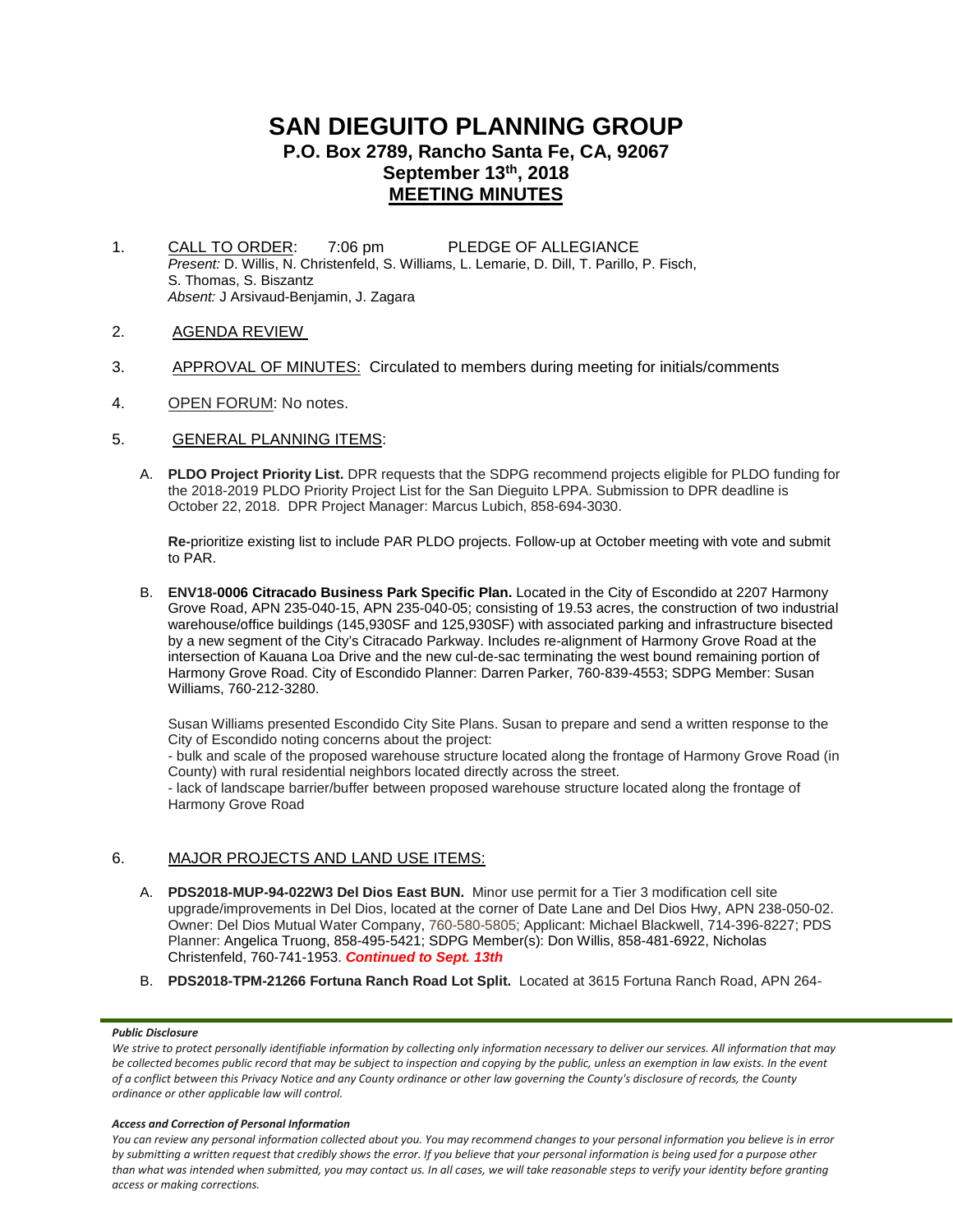101-50, 2-lot split from a 4.98-acre lot with existing residential house, guest house and farm house. Owner: dasMOD, LLC, 714-507-0799; Applicant's Representative: Christopher Miller, 858-436-5386; PDS Planner: Lori Radcliffe-Meyers, 858-495-5340; SDPG Member: Doug Dill, 760-420-7909. *Continued to Sept. 13th*

C. **Chinese Bible Church, PDS2014-SPA-14-001 (SPA), PDS2010-3300-10-037 (MUP), PDS2012-3940-12- 002 (VAC), Log No. PDS2014-3910-95-08-007 (ER).** The project is a Specific Plan Amendment, Major Use Permit, and Open Space Vacation to construct and operate a church complex on 9.1 acres. The Project would construct five buildings in two phases totaling 89,234 SF of usable space. The buildings would consist of a sanctuary/administration building (43,500 SF), education building (12,934 SF), meeting building (5,932 SF), fellowship hall (13,812 SF) and learning center (13,056 SF). Parking would be provided for 417 vehicles, including 406 standard spaces and 11 handicap-accessible spaces. Project facilities would operate from 8 AM to 10 PM seven days a week. Ongoing activities during the week would consist primarily of administrative activities, pastoral services, recreational fellowship, Bible study, as well as the operation of a bookstore and café to serve church members. Access to the site would be along a private easement connecting to Four Gee Road. The project is located along the east side of Four Gee Road, north of Camino Del Norte. Applicant Contact: Ron Harper Jr., 858-449-4425; PDS Contact: Marisa Smith, 858-694-2621; SDPG Member: Phillip Fisch, 858-592-6758.

*Ron Harper*, Applicant's representative: Reviewed project description/scope and modifications made to the eastern portion of the 'Green' parking area to accommodate the privacy and sound impact to residential neighbors that share that property boundary.

SDPG Questions/Applicant Answers:

Building Heights? Building A: 46 ft. with a 54 ft. Tower. Building B: 35 ft. Building C: 35ft. Building D: 40 ft. Building E: 40 ft.

Will Campus Building be finished in muted colors compatible with neighborhood character? Tuscany (various shades of tan) stucco finish.

Will Exterior Light minimize light pollution? Hooded downward projection LEDs.

Describe Church Operating Hours. Gated main (and only) entrance will be open from 7 am to 10 pm. There will be an operational prohibition/curfew from 10 pm to 7 am.

Will there be any overnight staff? There are 3-4 apartment guest quarters proposed. Their activity will follow operational hours.

SDPG additional measures (comments):

To buffer existing residential neighbors on Silver Crest Drive and Silver Crest Lane; on the existing HOA boundary slope, offer to donate additional mature trees and other screening landscaping to shield parking activities from residential neighbors. Restrict DG eastern 'Green' parking area usage to before 6 pm. Food Service Operation restrictions; no loading or unloading on eastern side of Building D. All loading and unloading must be on western and/or southern side of building where food service is offered facing the campus courtyard.

Outside amplified sound activities; must require additional conditional use permit restrictions and stricter time limits then 7am-10pm.

Use Major Use Permit language to specifically strict 7am-10pm hours of operation in order to assist Code Enforcement of any infractions.

Offer a Neighborhood 'Hotline' to report any infractions/disturbances.

**MOTION:** By Phil Fisch, Seconded by Laurel Lemarie.

Approve with addition stated Planning Group additional measures - comments (above).<br>VOTE: Ayes = 8 Nos = 1 (Dill) Abstain = 0 Absent/Vacant = 4 VOTE: Ayes =  $8$  Nos = 1 (Dill)

D. **PDS2018 RSF Village Entry Adjustment D Designator Site Plan Waiver.** Located at the offices of Barry Estates, 6024 Paseo Delicias, Building A, Rancho Santa Fe, 92067. Removal of existing glazing at front office and installation of new entry door in its place. Removal of existing concrete at side-entrance and reslope with new steps and landing. Applicant Representative: Tim Champion, 619-993-8846; PDS Planner: Lauren Yzaguirre, 858-694-2601; SDPG member, Laurel Lemarie, 858-756-2835. **MOTION:** By D. Dill, Seconded by N. Christenfeld.

#### *Public Disclosure*

#### *Access and Correction of Personal Information*

*You can review any personal information collected about you. You may recommend changes to your personal information you believe is in error by submitting a written request that credibly shows the error. If you believe that your personal information is being used for a purpose other than what was intended when submitted, you may contact us. In all cases, we will take reasonable steps to verify your identity before granting access or making corrections.*

*We strive to protect personally identifiable information by collecting only information necessary to deliver our services. All information that may be collected becomes public record that may be subject to inspection and copying by the public, unless an exemption in law exists. In the event of a conflict between this Privacy Notice and any County ordinance or other law governing the County's disclosure of records, the County ordinance or other applicable law will control.*